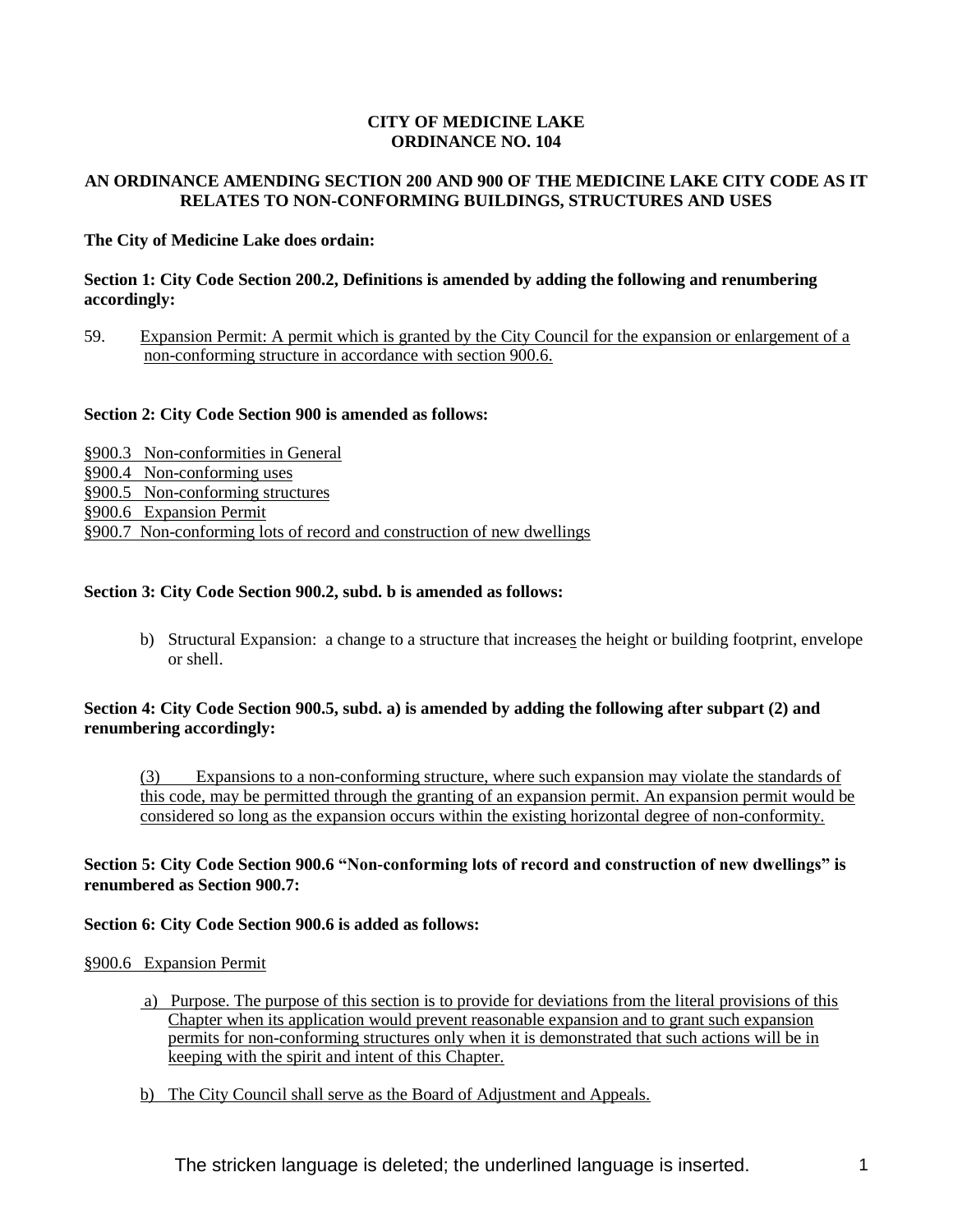- c) Review Criteria. An expansion permit may be granted, but is not required, after the City Council has determined that the applicant has proven that:
	- (1) The proposed expansion meets the intent and purpose Comprehensive Plan.
	- (2) There are special conditions or circumstances which prevent the expansion from being constructed in a conforming manner.
	- (3) The expansion requested is the minimum necessary to accomplish the intended purpose of the applicant. The expansion will not intrude farther into the required setback beyond the distance of the existing structure.
	- (4) The function and aesthetics of the expansion are consistent with the existing structure and use.
	- (5) The expansion would not adversely affect or alter the essential character of the neighborhood.
	- (6) The resulting drainage pattern does not adversely impact adjacent properties.
	- (7) The expansion does not impair an adequate supply of light and air to adjacent property.
	- (8) The expansion does not increase the danger of fire or endanger the public safety.
	- (9) The expansion does not increase noise levels affecting adjacent properties.

d) Procedures.

- (1) Requests for expansion permit, as provided within this chapter, shall be filed with the Planning Commission on an official application form. Such application shall be accompanied by a fee as provided for by City Council Resolution. Such application shall also be accompanied by ten (10) copies of detailed written and graphic material fully explaining the proposed change, development, or use and a list of property owners located abutting or immediately neighboring of the subject property obtained from and certified by Hennepin County or the City. The request for an expansion permit shall be placed on the agenda of the first possible Planning Commission meeting occurring fourteen  $(14)$  days after the date of submission of the application. The request shall be considered officially submitted when all the informational requirements are complied with.
- (2) The Planning Commission shall conduct the hearing, and report its findings and make recommendations to the City Council. Notice of said hearing shall be at least three (3) days prior to said hearing.
- (3) Failure of a property owner to receive said notice shall not invalidate any such proceedings as set forth within this chapter.
	- (4) The Planning Commission and City Council shall have the authority to request additional information from the applicant concerning physical or operational factors or to retain expert testimony with the consent and at the expense of the applicant concerning operational factors, said information to be declared necessary to establish performance conditions in relation to all pertinent sections of this Chapter. Failure of an applicant to supply all necessary supportive information may be grounds for denial of the request.
- (5) The applicant or representative thereof shall appear before the Planning Commission to answer question concerning the proposed expansion permit.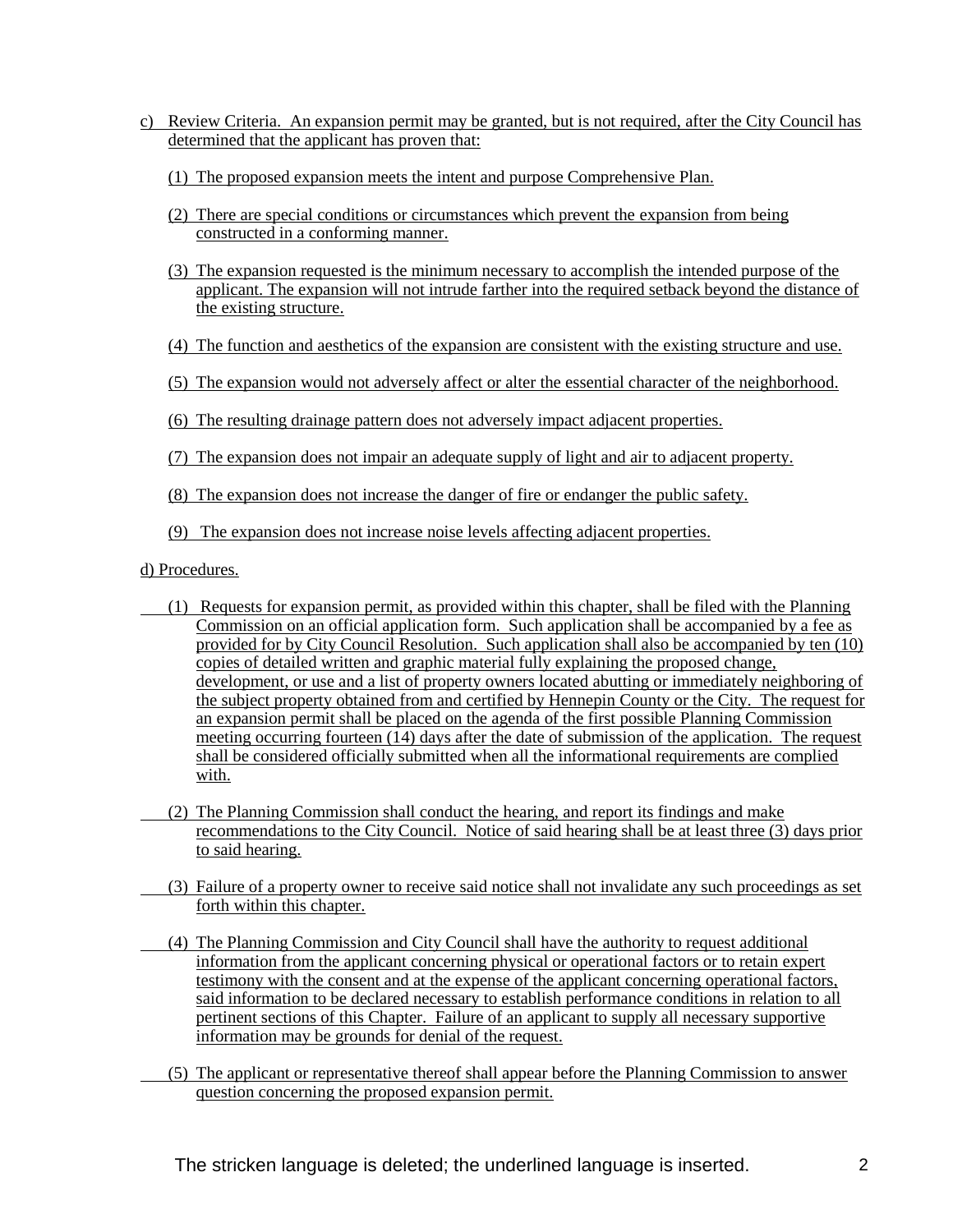- (6) The Planning Commission shall make findings of fact and recommend approval or denial of the request. The Commission's recommendation shall be presented to the Council.
- (7) Upon receiving the report and recommendation of the Planning Commission, the City Clerk shall place the report and recommendation on the agenda for the next regular City Council meeting. Such reports and recommendations shall be entered in and made part of the permanent written record of the City Council meeting.
- (8) The Council shall review the application and may at its option conduct a public hearing on the request.
- (9) The Council shall make finding of fact and approve or deny a request for an expansion permit within sixty (60) days after receipt of the application as provided by Minnesota Statute Section 15.99.
- (10)An expansion permit shall be by a majority vote of the Council.
- (11) All decisions by the Council involving an expansion permit shall be final except that an aggrieved person or persons shall have the right to appeal within thirty (30) days of the decision to the Hennepin County District Court.
- (12) Whenever an expansion permit has been considered and denied by the City Council, a similar application and proposal for an expansion permit or other land use application affecting substantially the same property shall not be considered again by the Planning Commission or City Council for at least six (6) months from the date of its denial, unless a decision to reconsider such matter is made by a majority of the full City Council.
- (13) If a request for an expansion permit receives approval of the City Council, the City Council may request the applicant to record such with the County Registrar of Titles. The applicant, immediately upon recording such, or as soon as reasonably possible, shall furnish the City proof of recording. No building permit for the property in question will be granted until such proof of recording is furnished to the City.
- e) Lapse of Expansion Permit.
- For all expansion permits granted after the effective date of this ordinance, if within one (1) year after granting an expansion permit the expansion as allowed by the expansion permit shall not have been initiated or utilized, then such expansion permit shall become null and void unless a petition for an extension of time in which to complete or utilize the use has been granted by the Council. Such extension shall be requested in writing and filed with the Planning Commission at least thirty (30) days before the expiration of the original expansion permit or appeal. There shall be no charge for the filing of such petition. The request for extension shall state facts showing a good faith attempt to complete or use the permitted in the expansion permit or appeal. Such petition shall be presented to the Council for decision.
- f) Performance Security.
	- (1) Upon approval of an expansion permit, the City shall be provided, where deemed necessary by the Council, with an irrevocable letter of credit, surety bond, cash escrow, certificate of deposit payable to the City, or cash deposit prior to the issuing of building permits or initiation of work on the proposed improvements or development. Said security shall guarantee conformance and compliance with the conditions of the expansion permit and City Chapter provisions.